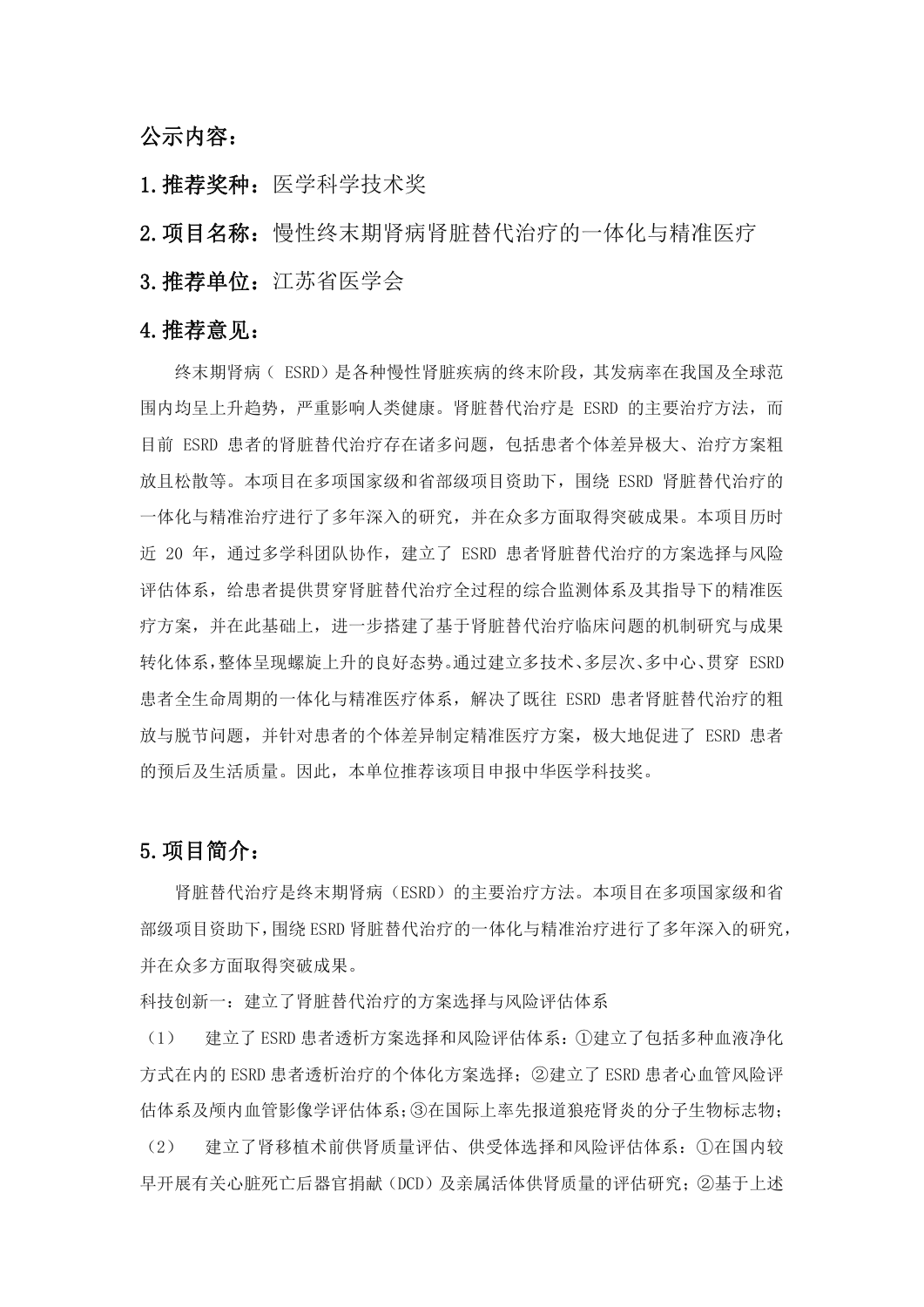研究成果,参与制定了《DCD 供体选择及供肾质量评估——江苏共识》;

(3) 建立了肾移植手术的个体化选择及风险评估体系:①在国内首次采用腹腔镜 技术实现活体供肾切取术;②在国内率先开展肝肾联合移植、胰肾联合移植等多种器 官联合移植技术;

科技创新二:建立了贯穿肾脏替代治疗全过程的综合监测体系及其指导下的精准医疗 方案

(1) 建立了维持性血液透析患者的综合动态监测体系及精准医疗方案:①建立了 基于多种影像学技术、血浆标志物及相关指数的血流动力学监测体系;②建立了维持 性血液透析患者合并继发性甲状旁腺功能亢进症的动态监测体系;

(2) 建立了多技术、多中心、全生命周期的肾移植术后综合动态监测体系及平台: ①在国际上首次运用动态增强 MR 肾造影(DCE-MRR)等方法评估移植肾功能;②在国 际上首次采用二代测序的基因组学早期监测并识别术后急性排斥反应的发生;③在国 内首次设计并建立了肾移植患者多中心全生命周期数据平台;

(3) 建立了基于肾移植术后综合监测体系指导下的精准医疗方案:①在国际上首 次将艾拉莫德联合传统免疫抑制方案,术后早期应用于人白细胞抗原(HLA)高错配受 者;②在国内首次研究低剂量钙调蛋白酶抑制剂的免疫抑制方案在亲属肾移植受者中 的应用;③在国际上首次将基于二代测序的药物基因组测序应用于免疫抑制方案的个 体化选择;

科技创新三:建立了基于肾脏替代治疗临床问题的机制研究与成果转化体系

(1) 建立了基于慢性肾脏纤维化的机制研究与成果转化体系:①在国际上首次提 出巨噬细胞极化过程、microRNA 调控慢性肾间质纤维化的机制探讨及临床应用研究; ②建立了基于肾脏移植免疫发生机制及精准治疗的研究体系:

(2) 建立了基于肾脏移植免疫发生机制及精准治疗的研究体系:①国际上首次提 出并研究靶向 B 和 T 淋巴细胞衰减子(BTLA)诱导移植免疫耐受;②国内首次采用同 供体肾移植及骨髓细胞输注方法,观察受者体内微嵌合体形成情况;

(3) 建立了基于慢性移植肾纤维化形成的机制研究及成果转化体系:①在国际上 首次提出内皮细胞向间充质细胞转分化(EndMT)、上皮细胞向间充质细胞转分化(EMT)、 动脉硬化过程在慢性移植肾功能不全(CAD)中的重要促进作用,并采用硼替佐米、雷 帕霉素等特异性抑制 CAD 进展;

本项目的研究成果主体已在省内 6 家主要大型三级甲等医院肾移植中心及肾病中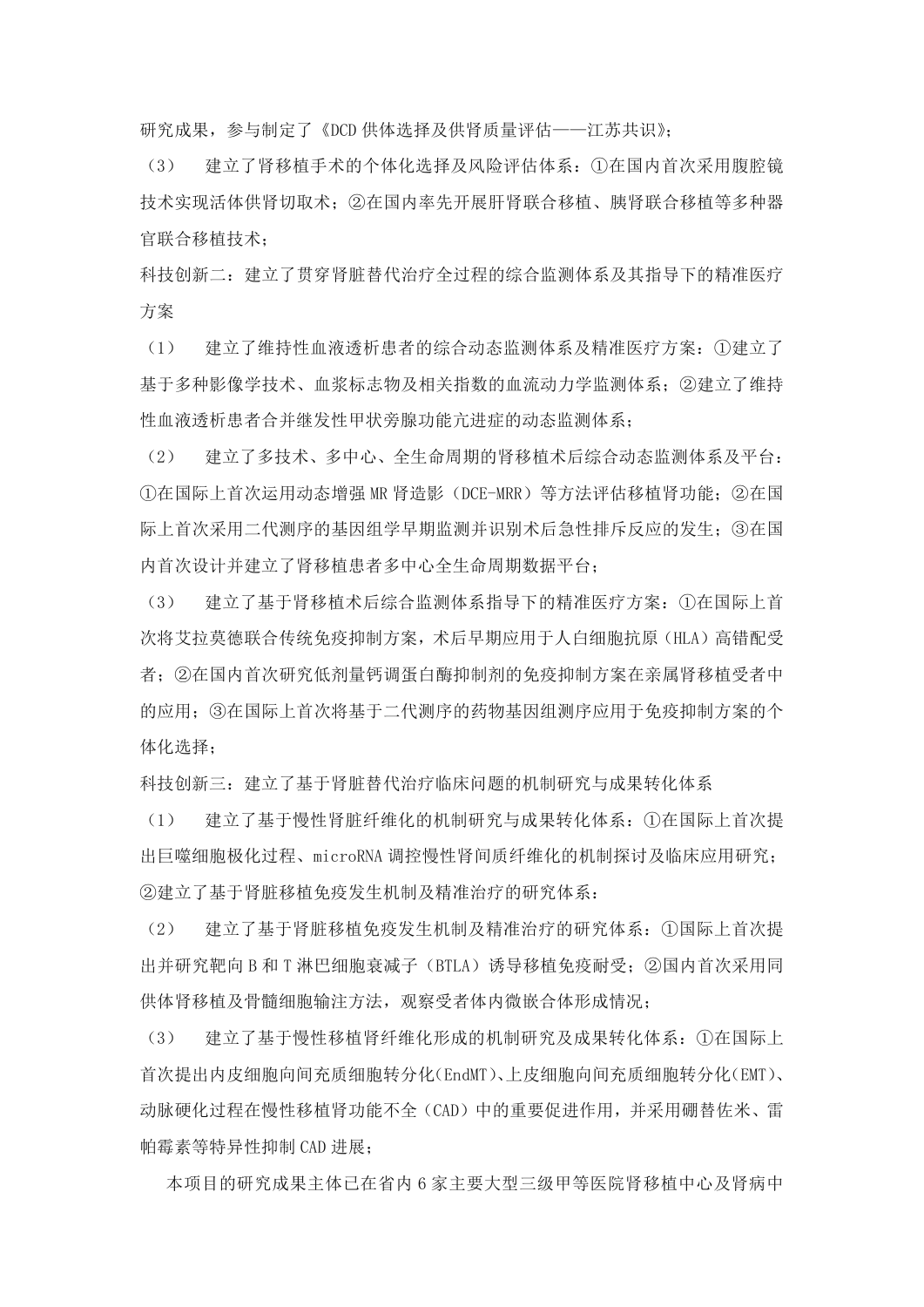心推广应用,共发表论文 89 篇, 其中 SCI 共计 37 篇, 影响因子合计 119.74 分, 主编 参编专著 4 本,获发明专利 14 项。获江苏省科学技术进步奖一等奖等多项荣誉。

| 序<br>뮹     | 类别                  | 国<br>别 | 授权号                         | 知识产权具体名称                             |
|------------|---------------------|--------|-----------------------------|--------------------------------------|
| $1 - 1$    | 发明专利                |        | 中国 ZL201410620147.0         | -种前列腺穿刺活检术用标本采集与<br>存放装置             |
| $1 - 2$    | 外观设计专利和计算机软<br>件著作权 |        | 中国 2017SER482132            | 职工报销与公费统计分析系统                        |
| $ 1-3 $    | 发明专利                |        |                             | 中国 ZL201110123234.1 肾动脉定向阻断装置        |
| $ 1 - 4 $  | 外观设计专利和计算机软<br>件著作权 |        | 中国 2018SR1007615            | 基于 CDR 的肾移植病人全生命周期科<br>研平台 V1.0      |
| $ 1 - 5 $  | 实用新型专利              |        | 中国  ZL201520409453. X       | 一种血管暂时阻断夹                            |
| $1 - 6$    | 实用新型专利              |        | 中国 ZL201520286628.2         | −种双气囊防滑脱可退引流管                        |
| $1 - 7$    | 实用新型专利              |        | 中国 ZL201420659700.7         | -种前列腺穿刺活检术用标本采集与<br>存放装置             |
| $ 1 - 8 $  | 实用新型专利              |        |                             | 中国  ZL201520207095.4 应用于肾移植术的供肾低温保存袋 |
| $1 - 9$    | 实用新型专利              |        | 中国 ZL201120312155.0 直肠损伤鉴别器 |                                      |
| $ 1 - 10 $ | 实用新型专利              |        |                             | 中国 ZL201120151789. 2 肾动脉定向阻断装置       |

### 6.知识产权证明目录:

# 7.代表性论文目录:

| 序<br>号    | 论文名称                                                                                                                             | 刊名                                           | 年,卷(期)及页码                               |
|-----------|----------------------------------------------------------------------------------------------------------------------------------|----------------------------------------------|-----------------------------------------|
| $ 4-1 $   | Wnt/beta-Catenin-Promoted Macrophage<br>Alternative Activation Contributes to Kidney<br>Fibrosis                                 | JOURNAL OF THE<br>OF NEPHROLOGY              | AMERICAN SOCIETY 2018Jan; 29(1):182-193 |
| $ 4-2 $   | Rictor/mammalian target of rapamycin complex 2<br>promotes macrophage activation and kidney<br>fibrosis                          | JOURNAL OF<br><b>PATHOLOGY</b>               | $ 2017 \text{ Aug } 242(4): 488-499$    |
| $ 4-3 $   | PDE/cAMP/Epac/C/EBP-beta Signaling Cascade<br>Regulates Mitochondria Biogenesis of Tubular<br>Epithelial Cells in Renal Fibrosis | <b>ANTIOXIDANTS &amp;</b><br>REDOX SIGNALING | $ 2018 \text{ Sep } 1; 29(7): 637-652$  |
| $ 4 - 4 $ | The feedback loop between miR-21, PDCD4 and AP-1<br>functions as a driving force for renal<br>fibrogenesis                       | JOURNAL OF CELL<br><b>SCIENCE</b>            | $ 2018$ Mar $26:131(6)$ : jcs202317     |
| $4 - 5$   | Role of endothelial-to-mesenchymal transition  Journal of                                                                        |                                              | $ 2017 \text{ Oct}; 21(10):2359-2369$   |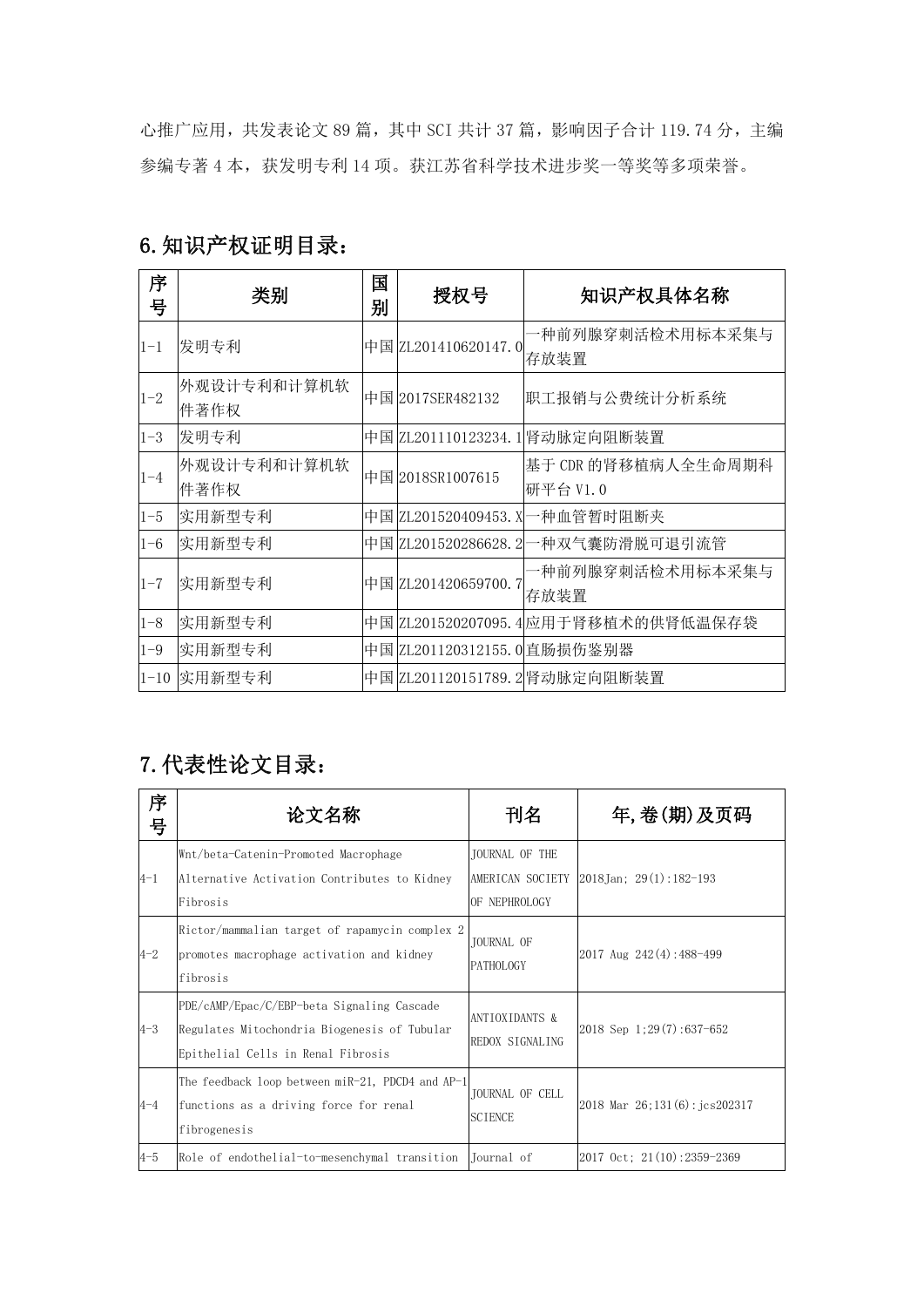| 序<br>号     | 论文名称                                                                                                                                                                                                     | 刊名                                                  | 年,卷(期)及页码                                   |
|------------|----------------------------------------------------------------------------------------------------------------------------------------------------------------------------------------------------------|-----------------------------------------------------|---------------------------------------------|
|            | induced by TGF- $\beta$ 1 in transplant kidney<br>interstitial fibrosis                                                                                                                                  | cellular and<br>molecular<br>medicine               |                                             |
| $4 - 6$    | The signaling protein Wnt5a promotes<br>TGFbetal-mediated macrophage polarization and<br>kidney fibrosis by inducing the transcriptional<br>regulators Yap/Taz                                           | JOURNAL OF<br><b>BIOLOGICAL</b><br><b>CHEMISTRY</b> | 2018 Dec 14;293(50):19290-19302             |
| $4 - 7$    | Yap/Taz mediates mTORC2-stimulated fibroblast<br>activation and kidney fibrosis                                                                                                                          | JOURNAL OF<br>BIOLOGICAL<br>CHEMISTRY               | $ 2018 \text{ Oct } 19;293(42):16364-16375$ |
| $4 - 8$    | Protein kinase Calpha drives fibroblast<br>activation and kidney fibrosis by stimulating<br>autophagic flux                                                                                              | <b>JOURNAL OF</b><br>BIOLOGICAL<br>CHEMISTRY        | $ 2018$ Jul 13; $293(28)$ : 11119-11130.    |
| $ 4-9 $    | Ambulatory arterial stiffness index and its role<br>in assessing arterial stiffness in dialysis<br>patients                                                                                              | Journal of<br>Hypertension                          | 2017 Jun; 35(6):1297-1301                   |
| $4 - 10$   | Masked uncontrolled hypertension in patients on HYPERTENSION<br>maintenance hemodialysis                                                                                                                 | RESEARCH                                            | $ 2017 \text{ Sep}; 40(9):819-824$          |
| $ 4-11 $   | Effect of sirolimus on arteriosclerosis induced<br>by advanced glycation end products via inhibition EUROPEAN JOURNAL<br>of the ILK/mTOR pathway in kidney transplantation OF PHARMACOLOGY<br>recipients |                                                     | 2017 Oct 15;813:1-9.                        |
| $ 4-12 $   | Polymorphisms of nucleotide factor of activated<br>T cells cytoplasmic 2 and 4 and the risk of acute<br>rejection following kidney transplantation                                                       | WORLD JOURNAL OF<br>UROLOGY                         | 2018 Jan; 36(1): 111-116.                   |
| 4-13       | Advanced glycation end products accelerate<br>arteriosclerosis after renal transplantation<br>through the AGE/RAGE/ILK pathway                                                                           | EXPERIMENTAL AND<br>MOLECULAR<br>PATHOLOGY          | $ 2015 \text{ Oct}; 99(2): 312-9$           |
| 4-14       | Role of B and T Lymphocyte Attenuator in Renal<br>Transplant Recipients with Biopsy-Proven Acute<br>Rejection                                                                                            | MEDICAL SCIENCE<br>MONITOR                          | 2018 Jan 20; 24:387-396.                    |
| 4-15       | 硼替佐米通过下调 smad泛素化调节因子2拮抗 TNF-α<br>诱导的肾小管上皮细胞表型转分化                                                                                                                                                         | 中华器官移植杂志                                            | $ 2018, 39(4): 232-237$                     |
| $ 4 - 16 $ | 西罗莫司抑制肾移植后 AGE 诱导动脉粥样硬化形成的<br>作用及其机制                                                                                                                                                                     |                                                     | 中华器官移植杂志  2014,35(4):211-215                |
| $4 - 17$   | 增强磁共振与 SPECT 肾动态显像评估移植肾肾小球滤<br>过率的对比分析                                                                                                                                                                   | 中华器官移植杂志                                            | $2017, 38(5):272-276$                       |
| $4 - 18$   | 基于肌酐的 GFR 估算公式在中国亲属活体肾移植受体<br>术后肾功能评价中的效用比较                                                                                                                                                              | 南京医科大学学报<br>(自然科学版)                                 | $ 2014, 34(12):1661-1666$                   |
| $4 - 19$   | 肾移植病人多中心全生命周期数据平台的设计与应用 中国数字医学                                                                                                                                                                           |                                                     | $2018, 13(01): 76-78$                       |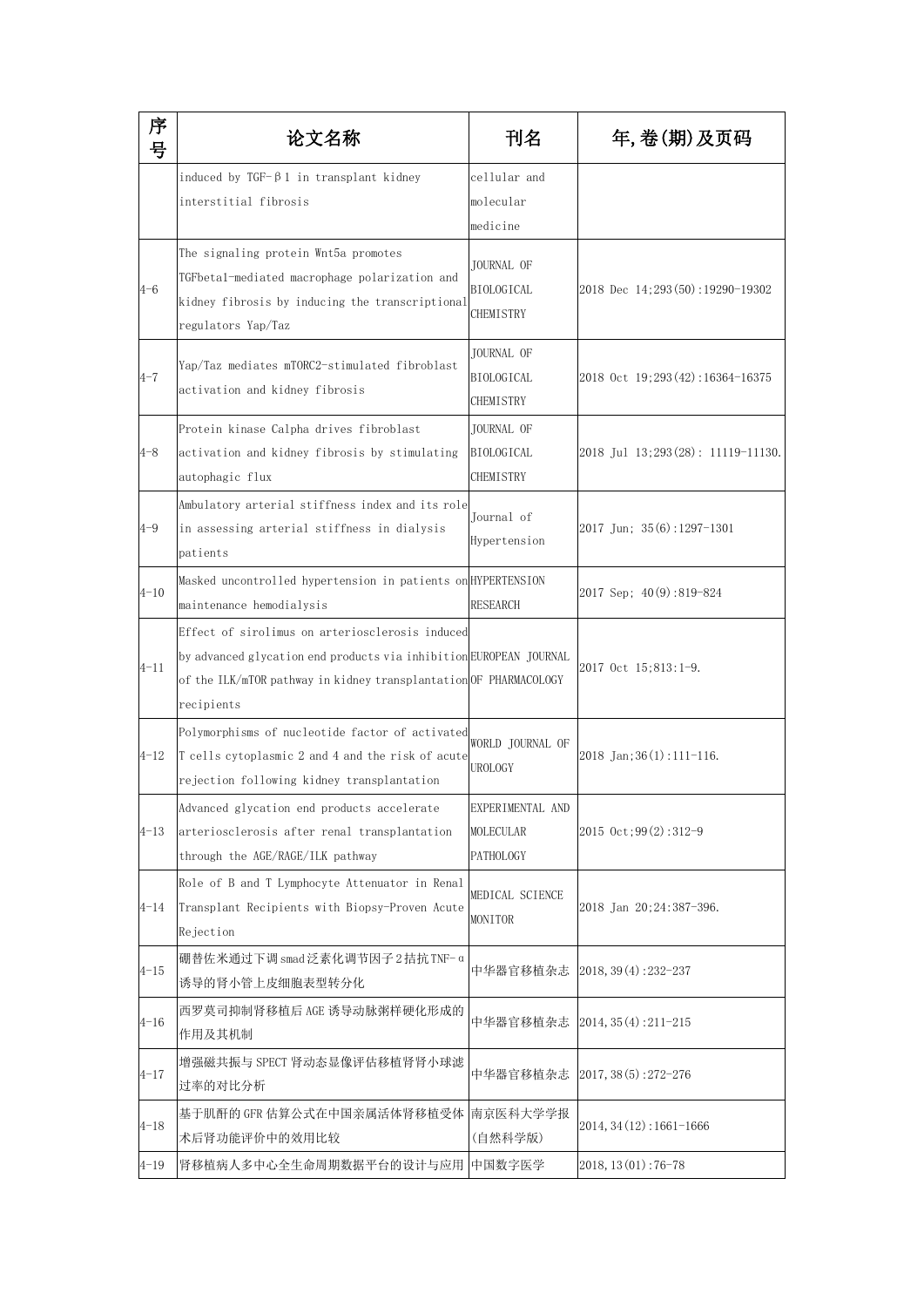| 序<br>号  | 论文名称                               | 刊名 | 年,卷(期)及页码                   |
|---------|------------------------------------|----|-----------------------------|
| $ 4-20$ | 心脏死亡器官捐献肾移植供体对受体近期预后影响的  <br>单中心研究 |    | 中华泌尿外科杂志 2017, 38(z1):40-44 |

## 8.完成人情况,包括姓名、排名、职称、行政职务、工作单位、对

### 本项目的贡献

| 排<br>名         | 姓名  | 职称    | 行政<br>职务 | 工作单位   | 对本项目的贡献                 |
|----------------|-----|-------|----------|--------|-------------------------|
|                |     |       |          | 南京医科大学 | 项目总负责人, 主持该研究的整体指导与设计、  |
| $\mathbf{1}$   | 顾民  | 主任医师  | 院长       | 第二附属医院 | 推动与推广。                  |
|                |     |       | 无        | 南京医科大学 | 项目主要完成人之一,负责项目的总体设计、推   |
| $\sqrt{2}$     | 谭若芸 | 主任医师  |          | 第一附属医院 | 动与推广, 对创新点一、二、三均有实质性贡献。 |
|                |     |       | 科副       | 南京医科大学 | 项目主要完成人之一,负责项目的总体设计、推   |
| 3              | 戴春笋 | 主任医师  | 主任       | 第二附属医院 | 动与推广, 对创新点一、二、三均有实质性贡献。 |
|                |     | 主治医师  |          | 南京医科大学 | 项目主要完成人之一,负责项目的总体设计、推   |
| 4              | 王子杰 |       | 无        | 第一附属医院 | 动与推广, 对创新点二、三均有实质性贡献。   |
| 5              | 叶红  | 主任医师  | 科副       | 南京医科大学 | 项目主要完成人之一,负责项目的总体设计、推   |
|                |     |       | 主任       | 第二附属医院 | 动与推广, 对创新点一、二均有实质性贡献。   |
|                | 杨俊伟 | 主任医师  | 科主       | 南京医科大学 | 项目主要完成人之一,负责项目的总体设计、推   |
| 6              |     |       | 任        | 第二附属医院 | 动与推广, 对创新点一、二、三均有实质性贡献。 |
| $\overline{7}$ | 居小兵 | 主任医师  | 无        | 南京医科大学 | 对研究进行了推动与推广, 对创新点一、二均有  |
|                |     |       |          | 第一附属医院 | 实质性贡献。                  |
|                |     |       |          | 南京医科大学 | 对研究进行了推动与推广, 对创新点一、二均有  |
| 8              | 韩志坚 | 副主任医师 | 无        | 第一附属医院 | 实质性贡献。                  |
|                |     |       |          | 南京医科大学 | 对研究进行了推动与推广, 对创新点一、二均有  |
| 9              | 陶俊  | 副主任医师 | 无        | 第一附属医院 | 实质性贡献。                  |

## 9.完成单位情况,包括单位名称、排名,对本项目的贡献